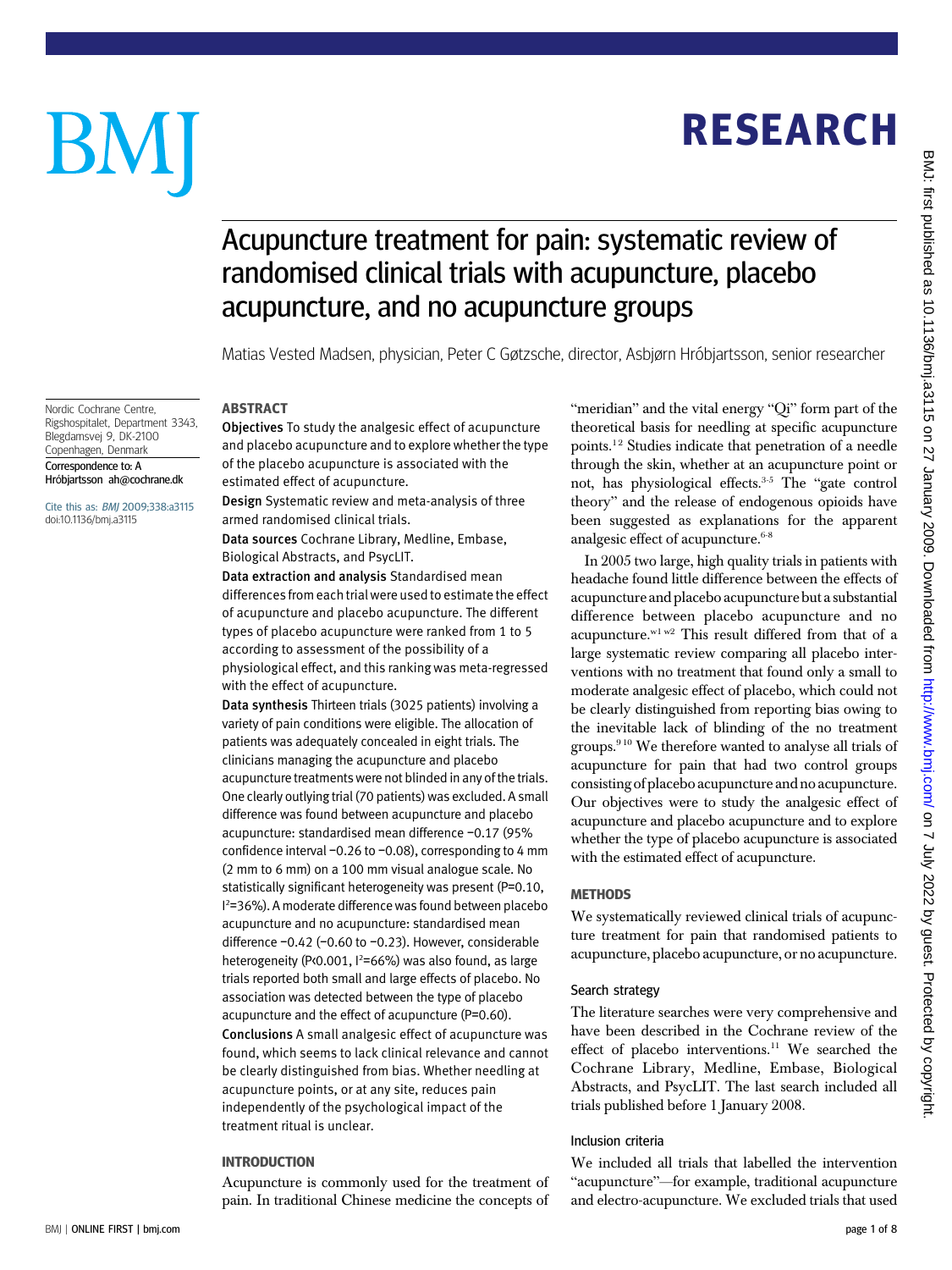|                                                                               | <b>Acupuncture</b> |           |           | <b>Placebo acupuncture</b> |                                                                        |           |                                                    |              |                                                        |
|-------------------------------------------------------------------------------|--------------------|-----------|-----------|----------------------------|------------------------------------------------------------------------|-----------|----------------------------------------------------|--------------|--------------------------------------------------------|
| <b>Trial</b>                                                                  | Mean               | <b>SD</b> | <b>No</b> | Mean                       | <b>SD</b>                                                              | <b>No</b> | <b>Standardised mean</b><br>difference (95% CI)    | $(\%)$       | <b>Weight Standardised mean</b><br>difference (95% CI) |
| Brinkhaus <sup>w11</sup>                                                      | 34.5               | 28.5      | 140       | 43.7                       | 29.8                                                                   | 70        |                                                    | 9.3          | $-0.32$ $(-0.61$ to $-0.03)$                           |
| Fanti <sup>w5</sup>                                                           | 2.0                | 1.3       | 10        | 2.8                        | 1.6                                                                    | 10        |                                                    | 1.0          | $-0.53$ $(-1.42$ to $0.37)$                            |
| Foster <sup>w9</sup>                                                          | 6.38               | 4.1       | 113       | 5.98                       | 4.3                                                                    | 115       |                                                    | 11.5         | $0.09$ ( $-0.16$ to $0.35$ )                           |
| Kotani <sup>w13</sup>                                                         | 2.5                | 2.3       | 23        | 5.6                        | 1.2                                                                    | 23        |                                                    | $\mathbf{0}$ | $-1.66$ $(-2.34$ to $-0.98)$                           |
| Leibing <sup>w12</sup>                                                        | $-2.7$             | 2.2       | 35        | $-2.1$                     | 2.2                                                                    | 40        |                                                    | 3.7          | $-0.27$ $(-0.73$ to $0.19)$                            |
| Lin <sup>w3</sup>                                                             | 30.6               | 23.5      | 50        | 34.5                       | 23.5                                                                   | 25        |                                                    | 3.4          | $-0.16$ $(-0.65$ to $0.32)$                            |
| Linde <sup>w2</sup>                                                           | 3.7                | 2.0       | 138       | 3.6                        | 2.1                                                                    | 78        |                                                    | 10.0         | $0.05$ ( $-0.23$ to $0.33$ )                           |
| Melchart <sup>w1</sup>                                                        | 2.9                | 1.6       | 119       | 3.1                        | 1.7                                                                    | 58        |                                                    | 7.9          | $-0.12$ $(-0.44$ to $0.19)$                            |
| Molsberger <sup>w10</sup>                                                     | 26.0               | 21.0      | 58        | 36.0                       | 19.0                                                                   | 58        |                                                    | 5.7          | $-0.50$ $(-0.87$ to $-0.13)$                           |
| Scharf <sup>w8</sup>                                                          | 3.0                | 2.3       | 315       | 3.3                        | 2.4                                                                    | 358       |                                                    | 33.7         | $-0.13$ $(-0.28$ to $0.02)$                            |
| Sprott <sup>w4</sup>                                                          | 6.9                | 5.6       | 10        | 7.9                        | 5.7                                                                    | 10        |                                                    | 1.0          | $-0.17$ $(-1.05$ to $0.71)$                            |
| Wang <sup>w6</sup>                                                            | 44.5               | 24.5      | 50        | 48.0                       | 22.0                                                                   | 25        |                                                    | 3.4          | $-0.15$ $(-0.63$ to $0.33)$                            |
| Witt <sup>w7</sup>                                                            | 24.4               | 16.9      | 145       | 33.2                       | 17.1                                                                   | 73        |                                                    | 9.5          | $-0.52$ $(-0.80$ to $-0.23)$                           |
| Total (95% CI)                                                                |                    |           | 1206      |                            |                                                                        | 943       |                                                    |              | 100.0 -0.17 (-0.26 to -0.08)                           |
| Test for heterogeneity: $\chi^2$ =17.23, df=11, P=0.10, $\chi^2$ =36%<br>$-2$ |                    |           |           |                            |                                                                        |           | $\mathbf{1}$<br>$\overline{2}$<br>$-1$<br>$\Omega$ |              |                                                        |
| Test for overall effect: z=3.80, P<0.001                                      |                    |           |           |                            | <b>Favours placebo</b><br><b>Favours</b><br>acupuncture<br>acupuncture |           |                                                    |              |                                                        |

Fig 1 | Meta-analysis of acupuncture versus placebo acupuncture

transcutaneous electrical nerve stimulation and manual acupressure.

No clear definition of placebo acupuncture exists, so we accepted the placebo interventions used by the authors of the trial reports, such as insertion of needles into non-acupuncture points or use of non-penetrating needles. We excluded trials in which the no acupuncture group received an intended basic care that differed from that provided to the acupuncture and placebo acupuncture groups—for example, if an educational programme was part of the intended basic care in the no acupuncture group but not in the other groups.

We included trials if the pain had been estimated by the patients (self reported pain) on a visual analogue scale or another ranking scale. When several pain scales had been used, they were presented to two of the authors (AH and PCG) who, blinded for the results, chose the most relevant one, preferably a visual analogue scale as this is the most commonly used scale in pain studies. When pain had been assessed at several time points we chose the first time point after the end of treatment. All authors evaluated the eligibility of the trials, resolving disagreements by discussion.

### Data extraction

One author (MVM) extracted data, and the other authors checked them. We noted the type of clinical problem that caused the pain, type of pain scales, number of patients, duration of treatment, number of sessions, and nature of any concomitant treatment. We described in detail the type of acupuncture and type of placebo intervention in each trial. We noted the average pain after the end of treatment, and the standard deviation, or used changes from baseline if such data were not available.

#### Assessment of risk of bias

One author (AH) assessed risk of bias in the trials, and another author (PCG) checked it. We noted whether the allocation of patients in each trial was adequately concealed, whether patients had been described as blinded (or masked), and whether dropout was below 15%.We considered such trials to have low risk of bias. We assessed small sample size bias with funnel plots.<sup>12</sup>

#### Data analysis

For each trial, we calculated the standardised mean difference, which is the difference between the means divided by the pooled standard deviation. In three cases in which standard deviations were not available and could not be derived for a particular trial, w3-w5 we estimated the standard deviation on the basis of the values in the other trials. We calculated the standard deviation/mean for these trials, selected the median value, and multiplied it with the mean from the trial with a missing standard deviation.

In two cases in which more than one acupuncture group was used,<sup>w3 w6</sup> such as high frequency and low frequency acupuncture treatment, we combined the results from both groups into a weighted mean and a pooled variance.13 After our initial data extraction we became aware that for one trial we had chosen a scale that primarily measured quality of pain (Schmerzempfindungsskala) and not intensity of pain. w7 Therefore, we used data from the only other eligible scale, the Western Ontario and McMaster Universities pain subscale.

We pooled the standardised mean differences from the trials by using meta-analysis, comparing the effect of acupuncture with that of placebo acupuncture and the effect of placebo acupuncture with that of no acupuncture.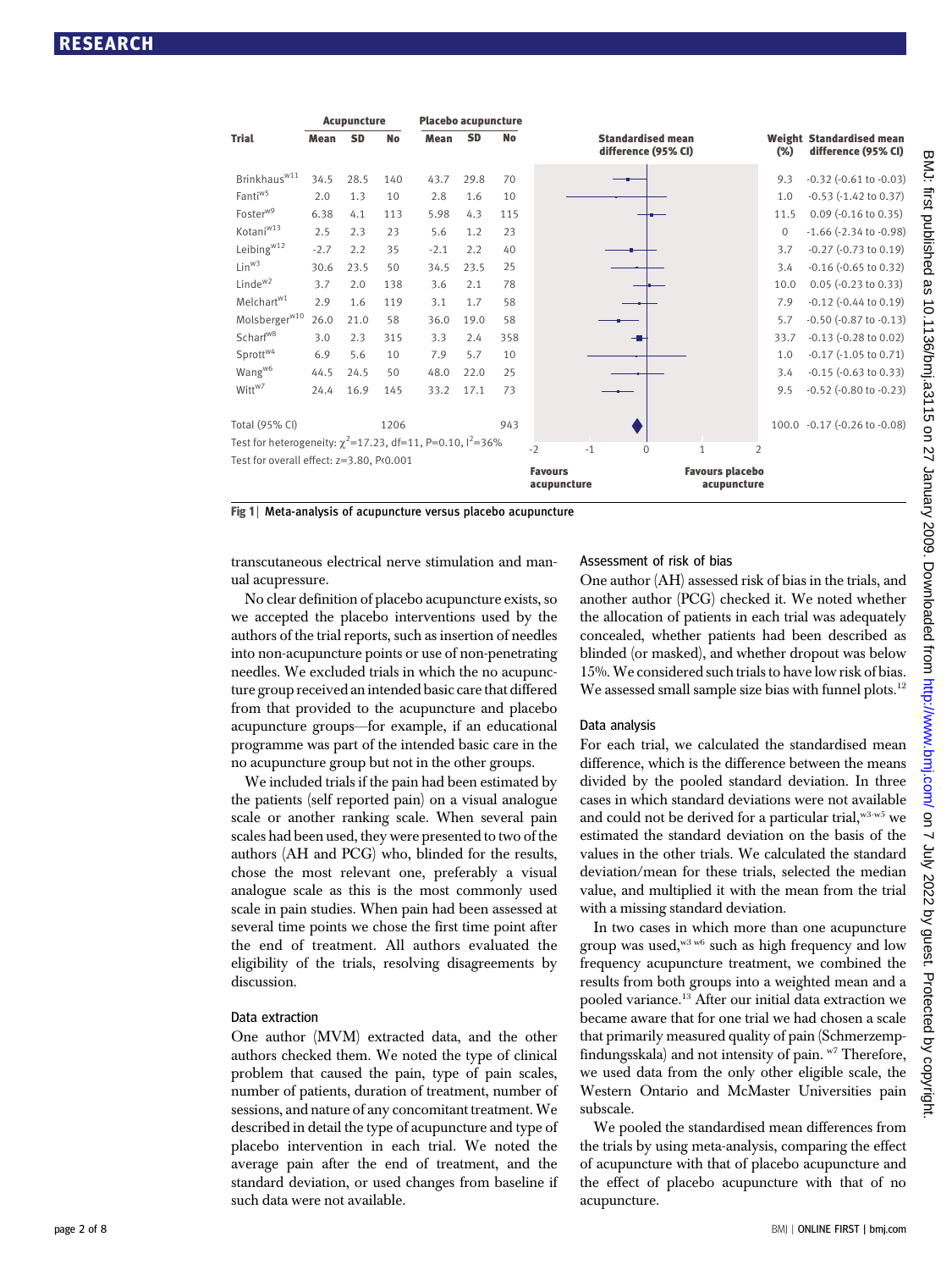In a pre-planned sensitivity analysis, we used the authors' primary outcome.14 In unplanned sensitivity analyses, we also studied the impact of the methodological quality of the trials and of the type of acupuncture. We assumed that trials with clearly concealed allocation, explicit blinding of patients, and a dropout rate below 15% had lower risk of bias than other trials.<sup>9 10 13</sup>We also assumed that trials in which experienced acupuncturists were allowed to use individually chosen acupuncture points (in addition to several fixed points) could differ in effect from other trials.

We furthermore studied whether the difference between acupuncture and placebo acupuncture was related to the type of placebo, by using metaregression. For this purpose, one author (PCG), blinded to the results, evaluated the placebo interventions on a ranking scale from 1 to 5, where 1 represented a placebo treatment that most likely could produce physiological effects and 5 represented the opposite. For this evaluation, we considered point of insertion, needle size, depth of insertion, penetration of the skin, achievement of Qi, and manual stimulation. Another author (AH) checked this evaluation. Finally, we did a supplementary subgroup analysis in which we compared the effect of acupuncture on the basis of whether or not the placebo acupuncture penetrated the skin.

We used Review Manager 5 and Stata 8.2 for final analyses. We used a random effects model if heterogeneity existed  $(P<0.10)$  and a fixed effect model otherwise.

#### **RESULTS**

The search included 234 trials eligible for our updated Cochrane review (in progress) of all types of placebo interventions.<sup>910</sup> From this sample we identified 20 potentially eligible trials for this review. We excluded seven trials—six because they studied transcutaneous electrical nerve stimulation and one because the intervention was manual acupressure. We included 13 trials of acupuncture for pain (3025 patients)  $(table 1).<sup>w1-w13</sup>$ 

The clinical conditions were knee osteoarthritis, $w^{7-w9}$ tension type headache,<sup>w1</sup> migraine,<sup>w2</sup> low back pain,<sup>w10-</sup> w<sup>12</sup> fibromyalgia, w<sup>4</sup> abdominal scar pain, w<sup>13</sup> postoperative pain,  $^{w3\text{ w6}}$  and procedural pain during colonoscopy. $^{w5}$ The duration of treatment varied from one day to 12 weeks (table 1).

Eight trials had clearly concealed the allocation of patients.<sup>w1 w2 w7-w11 w13</sup> No trials reported blinding of the clinicians managing the acupuncture and placebo acupuncture treatments, whereas blinding of the patients was explicitly reported in 10 trials. $w_1-w_3$  w6-w12 In five trials the acupuncture treatment involved multiple sessions with experienced acupuncturists who could choose additional acupuncture points at their discretion.w1 w2 w4 w7 w11

Table 2 describes the placebo treatments. In two trials the placebo procedures consisted of non-penetrative needling.w4 w9 In 11 trials the placebo procedure penetrated the skin: seven trials used superficial needling at non-acupuncture points with fine needles, avoiding Qi and manual stimulation, and four trials used other forms of penetrative needling.<sup>w3 w5 w6 w13</sup>

|                                 | Table 1 Characteristics of trials |                                              |                 |                                         |                      |                                                |
|---------------------------------|-----------------------------------|----------------------------------------------|-----------------|-----------------------------------------|----------------------|------------------------------------------------|
| <b>Trial</b>                    | Clinical problem                  | Trial size-No randomised<br>(No; % dropouts) | <b>Blinding</b> | <b>Concealment of allocation</b>        | Pain scale           | <b>Treatment duration</b><br>(No of sessions)* |
| Melchart <sup>w1</sup>          | Tension headache                  | 270 (30; 11%)                                | Patients        | Centralised telephone<br>randomisation  | Rating scale (1-10)  | 8 weeks (12); evaluation at<br>12 weeks        |
| $Line^{w2}$                     | Migraine                          | 302 (20; 7%)                                 | Patients        | Centralised telephone<br>randomisation  | Rating scale (0-10)  | 8 weeks (12); evaluation at<br>12 weeks        |
| Scharf <sup>w8</sup>            | Osteoarthritis                    | 1039 (57; 5%)                                | Patients        | Central randomisation                   | <b>WOMAC (0-10)</b>  | 6 weeks (10); evaluation at<br>13 weeks        |
| Witt <sup>w7</sup>              | Osteoarthritis                    | 300 (14; 5%;)                                | Patients        | Centralised telephone<br>randomisation  | <b>WOMAC (0-10)</b>  | 8 weeks (12)                                   |
| Foster <sup>w9</sup>            | Osteoarthritis                    | 352 (19; 5%)                                 | Patients        | Central telephone randomisation         | <b>WOMAC (0-10)</b>  | 3 weeks† (6); evaluation at<br>6 weeks         |
| Brinkhaus <sup>w11</sup>        | Low back pain                     | 301 (17; 6%)                                 | Patients        | Centralised telephone<br>randomisation  | VAS (0-100 mm)       | 8 weeks (12)                                   |
| Molsberger <sup>w10</sup>       | Low back pain                     | 186 (12; 6%)                                 | Patients        | Central telephone randomisation         | VAS (0-100 mm)       | 4 weeks (12)                                   |
| Leibing <sup>w12</sup>          | Low back pain                     | 150 (36; 24%)                                | Patients        | Unclear                                 | VAS change (0-10 cm) | 12 weeks (20)                                  |
| Wang <sup>w6</sup>              | Postoperative pain                | 101 (unclear)                                | Patients        | Unclear                                 | VAS (0-100 mm)       | $1$ day $(1)$                                  |
| Lin <sup>w3</sup>               | Postoperative pain                | 100 (unclear)                                | Patients        | Unclear                                 | VAS (0-100 mm)       | $1$ day $(1)$                                  |
| Fanti <sup>w5</sup>             | Colonoscopy                       | 30 (unclear)                                 | Unclear         | Unclear                                 | Rating scale (1-5)   | $1$ day $(1)$                                  |
| $\mathsf{Sprott}^{\mathsf{w4}}$ | Fibromyalgia                      | 30 (unclear)                                 | Unclear         | Unclear                                 | VAS (0-10)           | 3 weeks (6)                                    |
| Kotani <sup>w13</sup>           | Scar pain                         | 70 (unclear)                                 | Unclear         | Sequentially sealed opaque<br>envelopes | VAS (0-10 cm)        | 4 weeks (20)                                   |
|                                 |                                   |                                              |                 |                                         |                      |                                                |

VAS=visual analogue scale; WOMAC=Western Ontario and McMaster Universities pain subscale.

\*Timing of evaluation is identical to treatment duration if not otherwise specified.

†Acupuncture and placebo acupuncture groups received three weeks of needling during six week standard care programme.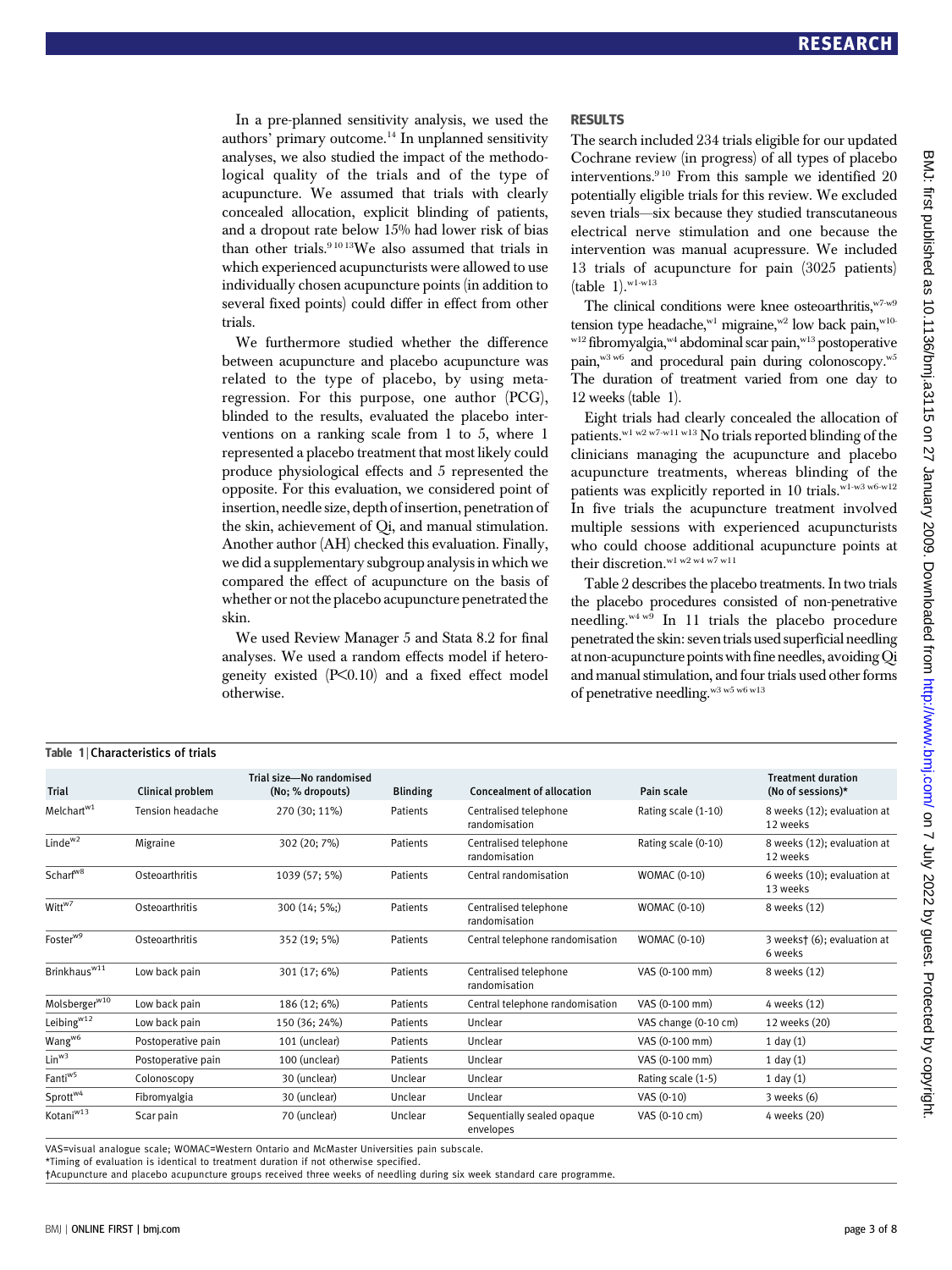In all trials, all patients were provided with standard care. This concomitant treatment, also given to the no acupuncture group, typically consisted of analgesics  $(n=13)$  and physiotherapy  $(n=5)$ . In general, the patients in the no acupuncture groups used more concomitant treatment than did the patients in the placebo acupuncture and acupuncture groups, with no clear difference between the last mentioned groups (table 2).

#### Acupuncture versus placebo acupuncture

Substantial heterogeneity was present in the comparison between acupuncture and placebo acupuncture  $($ P $<$ 0.001, I $^{2}$ =66%). A trial by Kotani et al was a clear

outlier—standardised mean difference −1.66 (95% confidence interval  $-2.34$  to  $-0.98$ ).<sup>w13</sup> This trial, done in Japan, included 70 patients (2% of our sample), involved an unusual procedure of needling in painful scars, and whether the patients in the placebo acupuncture and the acupuncture groups were blinded was unclear; one third of the patients in the untreated group complained of pain caused by repeated injections of local anaesthetics. We excluded this trial from all further analyses, after which the heterogeneity was substantially reduced  $(P=0.10, I^2=36\%)$ .

We found a statistically significant difference between acupuncture and placebo acupuncture (P<0.001)—pooled standardised mean difference

|                                 | Table $2$ Type of interventions                                                                     |                                                                                                                                                                                                   |                                                                                                                                |                                                                                                                                                                                            |
|---------------------------------|-----------------------------------------------------------------------------------------------------|---------------------------------------------------------------------------------------------------------------------------------------------------------------------------------------------------|--------------------------------------------------------------------------------------------------------------------------------|--------------------------------------------------------------------------------------------------------------------------------------------------------------------------------------------|
| <b>Trial</b>                    | No acupuncture (standard<br>care only)                                                              | Acupuncture + standard care                                                                                                                                                                       | Placebo acupuncture + standard care                                                                                            | Potential differences in concomitant<br>therapies                                                                                                                                          |
| Melchart <sup>w1</sup>          | Treatment of acute<br>headaches as needed<br>following current guidelines                           | Needling at "basic" points bilaterally;<br>additional points chosen individually;<br>achievement of "Qi" and manual stimulation<br>at least once per session                                      | Superficial needling at non-acupuncture<br>points using fine needles; avoided Qi and<br>manual stimulation                     | No acupuncture group had more days with<br>analgesic drugs than acupuncture group<br>(P<0.001); no difference between other groups<br>$(P=0.12)$                                           |
| Scharf <sup>w8</sup>            | 10 clinical visits; oral NSAID;<br>up to six physiotherapy<br>sessions                              | Local acupuncture points, according to<br>theory of Bi syndrome, as obligatory points;<br>additionally, 2 of 16 defined acupuncture<br>points could be chosen                                     | Superficial needling at non-acupuncture<br>points; depth up to 0.5 cm without Qi; no<br>stimulation; same type of needles used | No acupuncture group had more visits to<br>physiotherapy and more use of analgesics<br>than acupuncture and placebo acupuncture<br>groups; no statistical significance of data<br>reported |
| Linde <sup>w2</sup>             | Treatment of acute<br>headaches as needed<br>following current guidelines                           | Bilateral needle insertion in basic points;<br>additional points chosen individually<br>according to patients' symptoms;<br>achievement of Qi and manual stimulation at<br>least once per session | Superficial needling at non-acupuncture<br>points; fine needles used; Qi and manual<br>stimulation avoided                     | No acupuncture group had more use of<br>analgesics than acupuncture group (P<0.01);<br>no difference between acupuncture and<br>placebo acupuncture groups (P=0.65)                        |
| Brinkhaus <sup>w11</sup>        | NSAID if required                                                                                   | Local and distant points bilaterally;<br>additional points chosen individually;<br>achievement of Qi and manual stimulation at<br>least once per session                                          | Superficial needling (needles 20-40 mm) on<br>non-acupuncture points; fine needles used;<br>Qi and manual stimulation avoided  | Both placebo acupuncture (P=0.009) and no<br>acupuncture groups (P<0.001) had more time<br>on analgesics than acupuncture group                                                            |
| Witt <sup>w7</sup>              | NSAID if required                                                                                   | Local and distant points; additional points<br>could be chosen; achievement of Qi and<br>manual stimulation at least once per session                                                             | Superficial needling at non-acupuncture<br>points; fine needles used; manual<br>stimulation and Qi avoided                     | No statistically significant difference in days<br>with drugs between the three groups                                                                                                     |
| Foster <sup>w9</sup>            | Advice and exercise by<br>physiotherapist; fixed dose<br><b>NSAID</b>                               | 6-10 points from 16 local and distal points;<br>manipulations to achieve Qi                                                                                                                       | Non-penetrative needling; no attempt to<br>achieve Qi                                                                          | No difference in use of analgesic drugs or visits<br>to general practitioner                                                                                                               |
| $\mathsf{Molsberger}^{\leq 10}$ | Oral NSAID, back school,<br>physiotherapy, physical<br>exercise, mud packs, and<br>infrared therapy | Standard points in the lumbar region and<br>distal points; mild to strong manipulation<br>depending on pain; achievement of Qi                                                                    | Superficial (depth <1 cm) needling at non-<br>acupuncture points; apparently Qi and<br>manipulation avoided                    | No acupuncture group had least use of<br>analgesics; no statistical significance<br>reported                                                                                               |
| Leibing <sup>w12</sup>          | Continuation of existing<br>drugs; no new drugs; 26<br>sessions of physiotherapy                    | Body acupuncture and ear acupuncture, 10-<br>30 mm; achievement of Qi and manual<br>stimulation.                                                                                                  | Superficial needling at non-acupuncture<br>points; needles not stimulated (no Qi)                                              | Differences in use of concomitant treatment<br>not reported                                                                                                                                |
| Sprott <sup>w4</sup>            | Paracetamol, exercise,<br>heating, cooling, and<br>electrotherapy                                   | Acupuncture points needled according to<br>patient's symptoms                                                                                                                                     | Turned off "Laser Sonde" held over symptom<br>points; no mechanical pressure                                                   | Differences in use of concomitant treatment<br>not reported                                                                                                                                |
| Fanti <sup>w5</sup>             | Intravenous midazolam<br>boluses on demand, and<br>one dose before<br>colonoscopy                   | Bilateral needling at acupuncture points<br>considered relevant for both sedation and<br>abdominal distension; electrical stimulation                                                             | Needling at non-acupuncture points with<br>electrical stimulation                                                              | No acupuncture group had more additional<br>midazolam boluses than acupuncture group<br>and placebo acupuncture group (P=0.01)                                                             |
| Lin <sup>w3</sup>               | One dose of intramuscular<br>pethidine; intravenous<br>morphine on demand                           | Bilateral needling at points Zusanli; after<br>achievement of Qi electrical stimulation                                                                                                           | Needling at acupuncture points but without<br>current; indicator light on                                                      | No acupuncture group had more morphine<br>delivered than other groups (P<0.05)                                                                                                             |
| Kotani <sup>w13</sup>           | Infiltration of local<br>anaesthetics; oral NSAID<br>before and after treatment                     | Needling at painful points; needles kept in<br>place for 24 hours                                                                                                                                 | Needling at non-painful points                                                                                                 | No acupuncture group had greater<br>consumption of analgesics than acupuncture<br>group (P<0.001); 30% of no acupuncture<br>patients found<br>infiltration of local anaesthetics painful   |
| $\mathsf{Wang}^{\mathsf{w6}}$   | Intravenous hydromorphine<br>on demand; preoperative<br>midazolam                                   | Cutaneous electrodes placed at Hegu point,<br>on hand, and on either side of incision;<br>electrical alternating stimulation                                                                      | Needling at acupuncture points but no<br>electrical stimulation; indicator lights on                                           | No acupuncture group had more<br>hydromorphine delivered than acupuncture<br>group (P<0.05)                                                                                                |
|                                 | NSAID=non-steroidal anti-inflammatory drug.                                                         |                                                                                                                                                                                                   |                                                                                                                                |                                                                                                                                                                                            |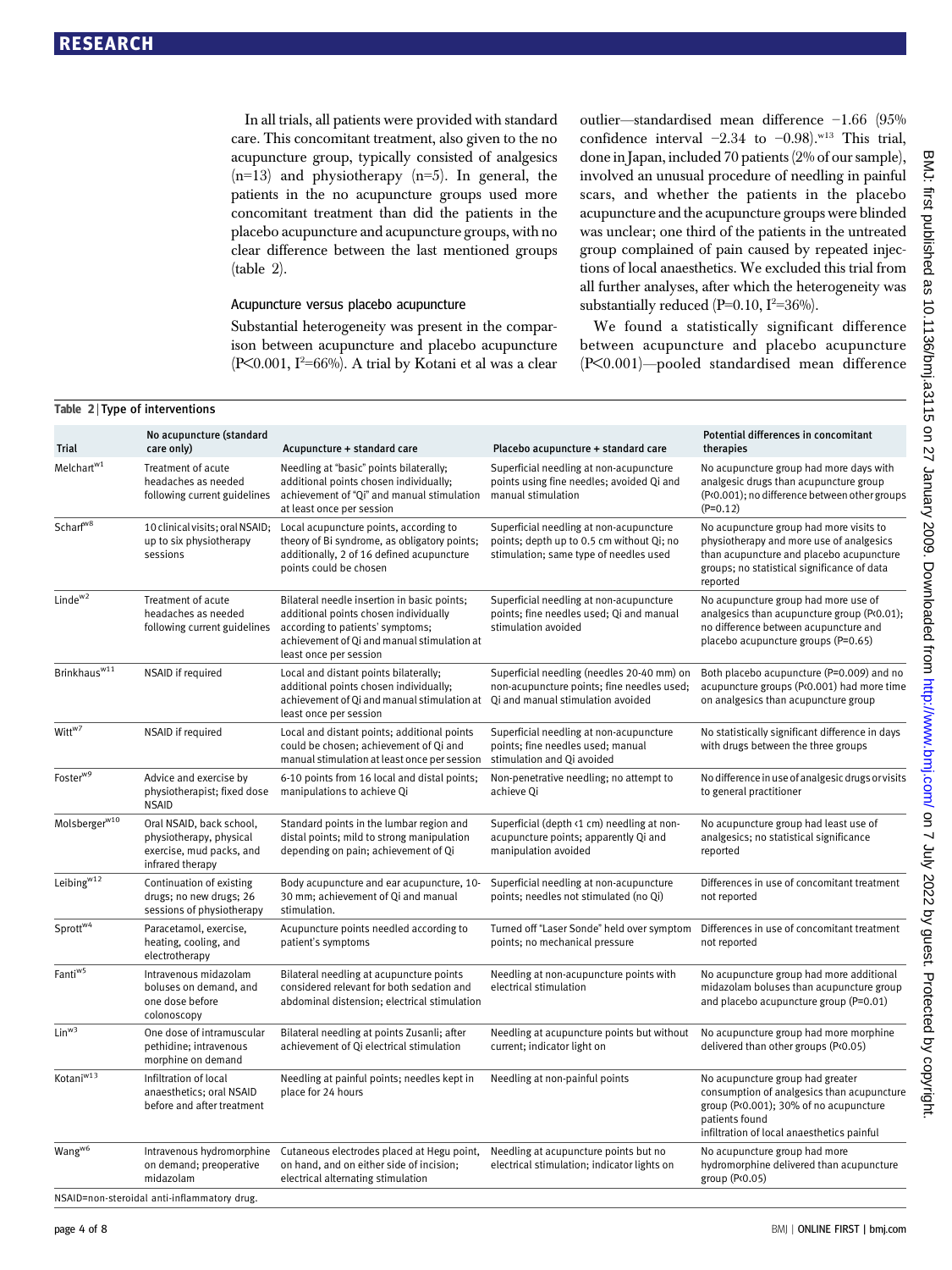

Fig 2 | Meta-analysis of placebo acupuncture versus no acupuncture

 $-0.17$  ( $-0.26$  to  $-0.08$ ) (fig 1). On visual inspection, the funnel plot was symmetrical with a clear peak (data not shown).

#### Placebo acupuncture versus no acupuncture

Substantial heterogeneity existed in the comparison between placebo acupuncture and no acupuncture  $($ P $\leq$ 0.001, I $^{2}$ =66%) (fig 2). We found a statistically significant difference between placebo acupuncture and no acupuncture (P<0.001)—pooled standardised mean difference −0.42 (−0.60 to −0.23). On visual inspection, the funnel plot had a broad peak, as large trials reported both small and large effects of placebo; furthermore, small trials tended to report small effects (data not shown).

#### Secondary analyses

In two trials,  $w_3 w_4$  we could not define the authors' primary outcome, so the sensitivity analysis included 10 trials. In two trials,  $w^5 w^{12}$  our chosen outcome was the same as that of the authors (table 1). Substantial heterogeneity existed in the comparison between acupuncture and placebo acupuncture  $\text{P}\leq 0.001$ ,  $I<sup>2</sup>=73%$ ). The pooled standardised mean difference was −0.26 (−0.46 to −0.07) (P< 0.001). For the comparison of placebo acupuncture with no acupuncture, substantial heterogeneity was also present  $($ P $\leq$ 0.001, I $^{2}$ =59%). The pooled standardised mean difference was  $-0.48$  ( $-0.65$  to  $-0.30$ ) (P=0.009).

When we restricted the analysis to the seven trials with clearly concealed allocation, explicit blinding of patients, and dropout rate less than 15%, substantial heterogeneity existed in the comparison between acupuncture and placebo acupuncture (P=0.01,  $I^2$ =63%). The pooled standardised mean difference was −0.19 (−0.35to −0.02) (P=0.03). Heterogeneity was also presentinthe similar comparison between placebo acupuncture and no acupuncture  $(P=0.001, I^2=72\%)$ . The pooled standardised mean difference was −0.54  $(-0.75 \text{ to } -0.33)$  (P<0.001).

When we restricted the analysis to the five trials that involved multiple sessions of acupuncture treatment with experienced acupuncturists who could choose additional acupuncture points at their discretion, we also found heterogeneity in the comparison between acupuncture and placebo acupuncture (P=0.07,  $I^2$ =53%). The pooled standardised mean difference was  $-0.23$  ( $-0.45$  to  $-0.01$ ) (P=0.04). Heterogeneity also existed in the similar comparison between placebo acupuncture and no acupuncture (P=0.09,  $I^2=49\%$ ). The pooled standardised mean difference was −0.71  $(-0.96 \text{ to } -0.45)$  (P<0.001).

#### Type of placebo acupuncture

We ranked the various placebo acupuncture interventions on a 1-5 scale, where 1 represents a placebo treatment that was most likely to produce physiological effects. We ranked needling at acupuncture points without electrical stimulation but indicator lights on as  $1^{w3\ w6}$ ; needling at non-acupuncture points with electrical stimulation as  $2^{\omega 5}$ ; superficial needling at nonacupuncture points (20-50 mm) avoiding Qi and manual stimulation as  $3^{w1 w2 w7 w8 w10-w12}$ ; non-penetrating needle as 4w9; and laser turned off, held over the symptomatic points without using any mechanical pressure as  $5.^{w4}$ 

A meta-regression of the 12 trials found no statistically significant relation between the type of placebo intervention and the effect of acupuncture (P=0.60). Supplementary subgroup analyses found a statistically significant difference in effect of acupuncture between the two trials using non-penetrative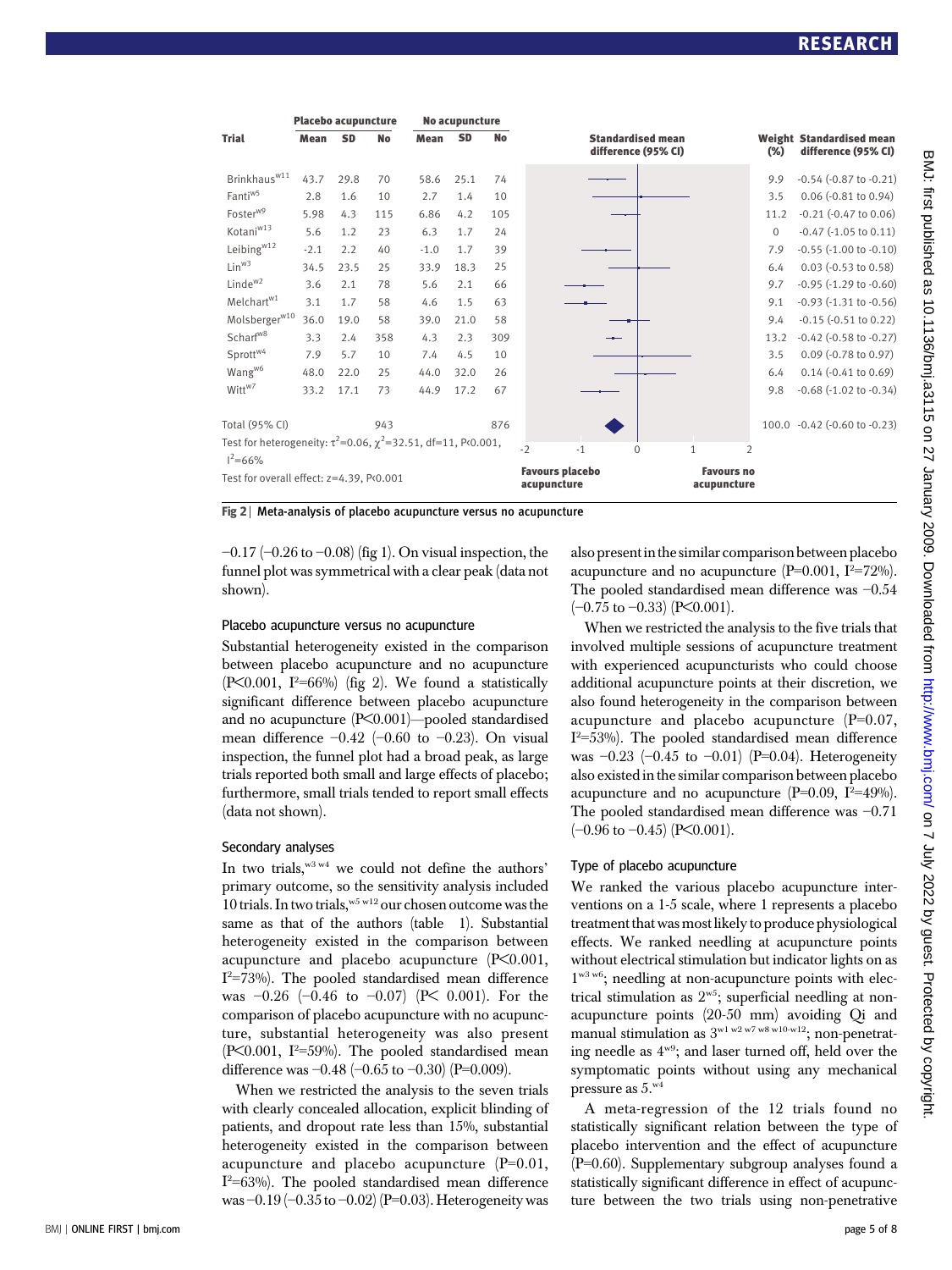placebo needles (pooled standardised mean difference 0.07, −0.18 to 0.32) and the 10 trials using penetrative placebo needles (pooled standardised mean difference  $-0.21, -0.30$  to  $-0.11$ ) (P=0.04). Thus, contrary to what would be expected, the tendency was for larger effects of acupuncture when the comparative placebo procedure was penetrative.

#### **DISCUSSION**

We found a small difference between acupuncture and placebo acupuncture and a moderate difference between placebo acupuncture and no acupuncture. The effect of placebo acupuncture varied considerably.

#### Strengths and weaknesses

Our review is the first that identifies and analyses three armed trials of acupuncture for pain, thus providing an estimate of the general analgesic effect of acupuncture and its direct comparison with the analgesic effect of placebo acupuncture. The review is fairly large, includes several trials of high methodological quality, and covers a broad range of common painful conditions. Furthermore, our main results were similar to those found in the subgroups of trials with low risk of bias, in trials using multiple sessions of experienced acupuncturists choosing acupuncture points at their discretion, and when we analysed the primary outcomes of the trials (instead of the outcome we had chosen).

All included trials provided various types of standard care to the patients, and we excluded trials with different intended standard care for the no acupuncture group compared with the acupuncture and placebo acupuncture groups.15-17 Thus, our findings are limited to the additive effect of acupuncture and placebo acupuncture. The standard care was unlikely to have resulted in a "ceiling effect" preventing the detection of any beneficial effect of acupuncture, because we found an effect of placebo acupuncture beyond that of standard care.

Our meta-regression analysis found no association between type of placebo and effect of acupuncture. We did find a greater effect of acupuncture in the 10 trials with penetrative placebo needles compared with the only two trials that used non-penetrative placebo needles (P=0.04). This is contrary to what one would have expected, and we regard it as a chance finding. We note that our meta-regression was based on a subjective ranking of the possibility of a physiological effect of placebo, and that both the subgroup analysis and the meta-regression are observational in nature. However, our findings are similar to that of a randomised trial reporting no difference in analgesic effect between three types of placebo acupuncture: acupuncture considered specific for another disease, needle insertion at non-acupuncture points, and non-penetrative simulated acupuncture.<sup>18</sup>

We found a tendency for an increase in the use of analgesic drugs in the no acupuncture groups compared with the placebo and acupuncture groups, which would tend to underestimate the effect of placebo acupuncture.We found no tendency for any difference in use of concomitant treatment between the placebo groups and the acupuncture groups.

Our sensitivity analyses of the authors' primary outcomes found slightly larger effects of acupuncture and placebo, as well as more heterogeneous results. However, the trials had very dissimilar primary outcomes (such as days with headache and number of analgesic doses) and primary outcomes in clinical trials are often changed retrospectively.<sup>14</sup> We excluded one trial as a clear outlier, but the proportion of excluded patients was small and had little effect on our effect estimates.

#### Other studies

Our finding of limited, at best, analgesic effects of acupuncture corresponds with the seven Cochrane reviews on acupuncture for various types of pain, which all concluded that no clear evidence existed of an analgesic effect of acupuncture.19-25 Most stressed the methodological shortcomings of the included trials.

Our finding of a moderate difference between placebo acupuncture and no acupuncture (standardised mean difference −0.42) agrees fairly well with our previous review of the effect of placebo in general. $910$ Although we previously found an overall difference in standardised mean difference of −0.25 for pain, we also saw a tendency for larger effects when the placebo intervention was procedural—for example, a sham acupuncture needle (standardised mean difference −0.33)—and not merely a placebo tablet (standardised mean difference −0.20).

#### Meaning of our review

Interpreting a standardised mean difference clinically may be challenging. On the basis of the mean standard deviation from the trials that had used visual analogue scales, the effect of acupuncture (standardised mean difference  $-0.17$ ,  $-0.26$  to  $-0.07$ ) corresponds to a reduction of 4 (2 to 6) mm on a 100 mm scale. The effect of placebo acupuncture (standardised mean difference −0.42 (−0.60 to −0.23), corresponds to a reduction of 10 (6 to 15) mm.

Attempts at defining a clinically minimal pain improvement have reached quite different conclusions and have often reported percentage improvement and not an absolute effect size as we have.<sup>2627</sup> However, a consensus report characterised a 10 mm reduction on a 100 mm visual analogue scale as representing a "minimal" change or "little change."<sup>27</sup> Thus, the apparent analgesic effect of acupuncture seems to be below a clinically relevant pain improvement.

Our pooled effect of placebo acupuncture (standardised mean difference −0.42) is based on trials with effects that vary much more than is expected by chance. Some of the large trials report an effect of placebo acupuncture that is of clear clinical relevance—for example, standardised mean difference −0.95,<sup>w2</sup> corresponding to 24 mm on a 100 mm visual analogue scale —whereas others find effects that seem to be of limited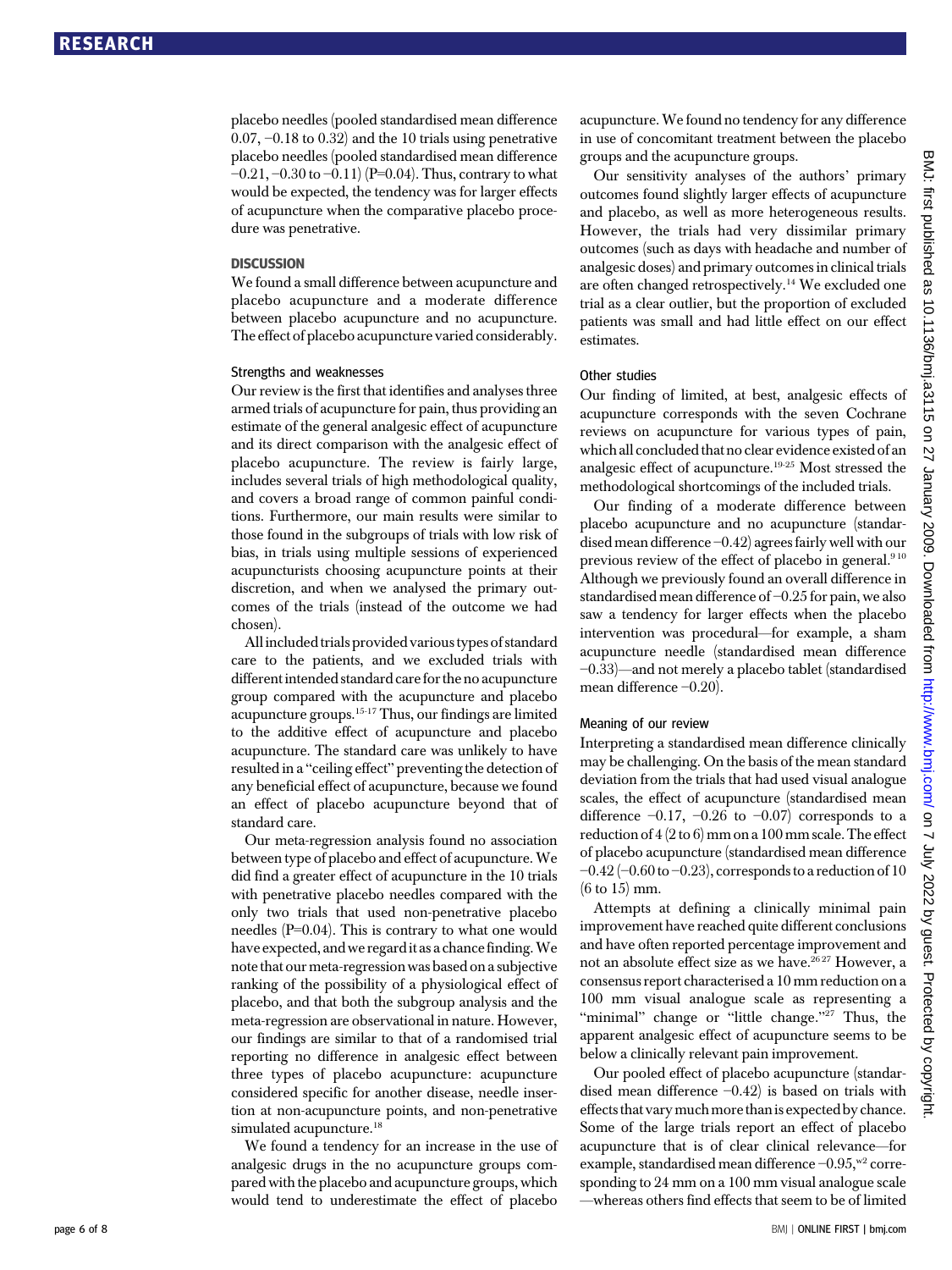WHAT IS ALREADY KNOWN ON THIS TOPIC Acupuncture is commonly used for the treatment of pain

Acupuncture involves close patient-provider interaction with suggestive components

Blinding patients and especially treatment providers in acupuncture trials is a challenge

WHAT THIS STUDY ADDS The analgesic effect of acupuncture is small and cannot be distinguished from bias resulting from incomplete blinding

The analgesic effect of placebo acupuncture is moderate but very variable as some large trials report substantial effects

The effect of acupuncture seems to be unrelated to the type of placebo acupuncture used as control

> clinical relevance—for example, standardised mean difference  $-0.21$ ,<sup>w9</sup> corresponding to 5 mm.

> Considerable heterogeneity existed  $(I<sup>2</sup>=66%)$  when we compared placebo acupuncture with no acupuncture but not when we compared acupuncture with placebo acupuncture (I $^{2}$ =36%), although both analyses were based on the same trials and the same outcomes and approximately one third of the patients were identical (those in the placebo groups). Thus, more variation seems to occur in the no acupuncture groups than in the acupuncture groups.

> Lack of blinding is inherent in the no acupuncture groups.<sup>28</sup> Variations in reporting bias, in use of concomitant treatment, and in the interaction between the patient and the care provider could explain some of the observed variation in the effect of placebo. Insufficient blinding is also a problem for the comparison between acupuncture and placebo acupuncture. In all trials, the acupuncturist knew what constituted true acupuncture and sham acupuncture. Furthermore, in some trials, a noticeable difference existed between the acupuncture and the placebo acupuncture, in most cases because the placebo acupuncture did not involve manual stimulation and attempts to induce Qi. Close interaction between patient and therapist is typical for acupuncture and will often involve suggestive components. For example, when patients are asked whether they feel Qi a high proportion of patients will say yes, even when they have been treated with a non-penetrating placebo acupuncture needle.29 The incomplete blinding of the patients, and the interaction between the fully unblinded acupuncturist and the patients, could explain part of—or perhaps all of—the observed small effect.

#### Unanswered questions and future research

Our findings question both the traditional foundation of acupuncture, which is based on the existence of meridians and Qi sensations, and the prevailing hypothesis that acupuncture has an important effect on pain in general. If this hypothesis is wrong, and our results point to that, then acupuncture would seem to be unlikely to have an effect on pain related only to

certain conditions, but further studies may examine this question.

In some situations placebo acupuncture is associated with large analgesic effects, but in other situations similar procedures cause no, or only small, effects. Thus, to regard placebo acupuncture as a universally effective "super placebo" would be inappropriate. Important heterogeneity remains unexplained and calls for further studies on the underlying mechanisms of the effects of placebo acupuncture and placebo in general.

We suggest that future trials on acupuncture for pain focus on two strategies. Firstly, researchers could try to reduce bias by ensuring blinding when possible. For example, blinding of the healthcare provider can be achieved by having the needling done by acupuncture naïve clinicians blinded to the hypothesis of the trial. Secondly, researchers could try to separate the effects involved: the physiological effect of needling at acupuncture sites or at other sites and the psychological effect of the treatment ritual or of the patient-provider interaction more broadly.30

#### Conclusion

We found a small analgesic effect of acupuncture that seems to lack clinical relevance and cannot be clearly distinguished from bias.Whether needling at acupuncture points, or at any site, reduces pain independently of the psychological impact of the treatment ritual is unclear.

Contributors:AH and PCG had the idea for the study. PCG did the first data analyses, and AH did the final analyses. MVM wrote the first draft of the protocol and the paper. AH wrote the final draft of the paper and did the literature searches. All authors contributed to extracting and interpreting data and to revising the protocol and manuscript. AH and PCG are the guarantors.

#### Funding: None.

Competing interests: None declared.

Ethical approval: Not needed.

Provenance and peer review: Not commissioned; externally peer reviewed.

- 1 Vickers A, Zollman C. ABC of complementary medicine acupuncture. BMJ 1999;319:973-76.
- 2 Kaptchuk TJ. The web that has no weaver: understanding Chinese medicine. New York: Contemporary Books, 2000.
- 3 Irnich D, Beyer A. Neurobiological mechanisms of acupuncture analgesia. Schmerz 2002;16:93-102.
- 4 Ghia JM, Mao W, Toomey TC, Gregg JM. Acupuncture and chronic pain mechanisms. Pain 1976;2:285-99.
- 5 Lewit K. The needle effect in the relief of myofascial pain. Pain 1979;6:83-90.
- 6 Melzack R, Wall PD. Pain mechanisms: a new theory. Science 1965;150:171-9.
- Melzack R. Acupuncture and pain mechanisms. Anaesthesist 1976;25:204-7.
- 8 Han JS. Acupuncture and endorphins: mini review. Neurosci Lett 2004;361:258-61.
- 9 Hróbjartsson A,Gøtzsche PC.Is the placebo powerless? An analysis of clinical trials comparing placebo with no-treatment. N Engl J Med 2001;344:1594-602.
- 10 Hróbjartsson A, Gøtzsche PC. Is the placebo powerless? Update of a systematic review with 52 new randomised trials comparing placebo with no-treatment. J Intern Med 2004;256:91-100.
- 11 Hróbjartsson A, Gøtzsche PC. Placebo interventions for all clinical conditions. Cochrane Database Syst Rev 2004;(2):CD003974.
- 12 Egger M, Davey Smith G, Schneider M, Minder C. Bias in meta-analysis detected by a simple, graphical test. BMJ 1997;315:629-34.